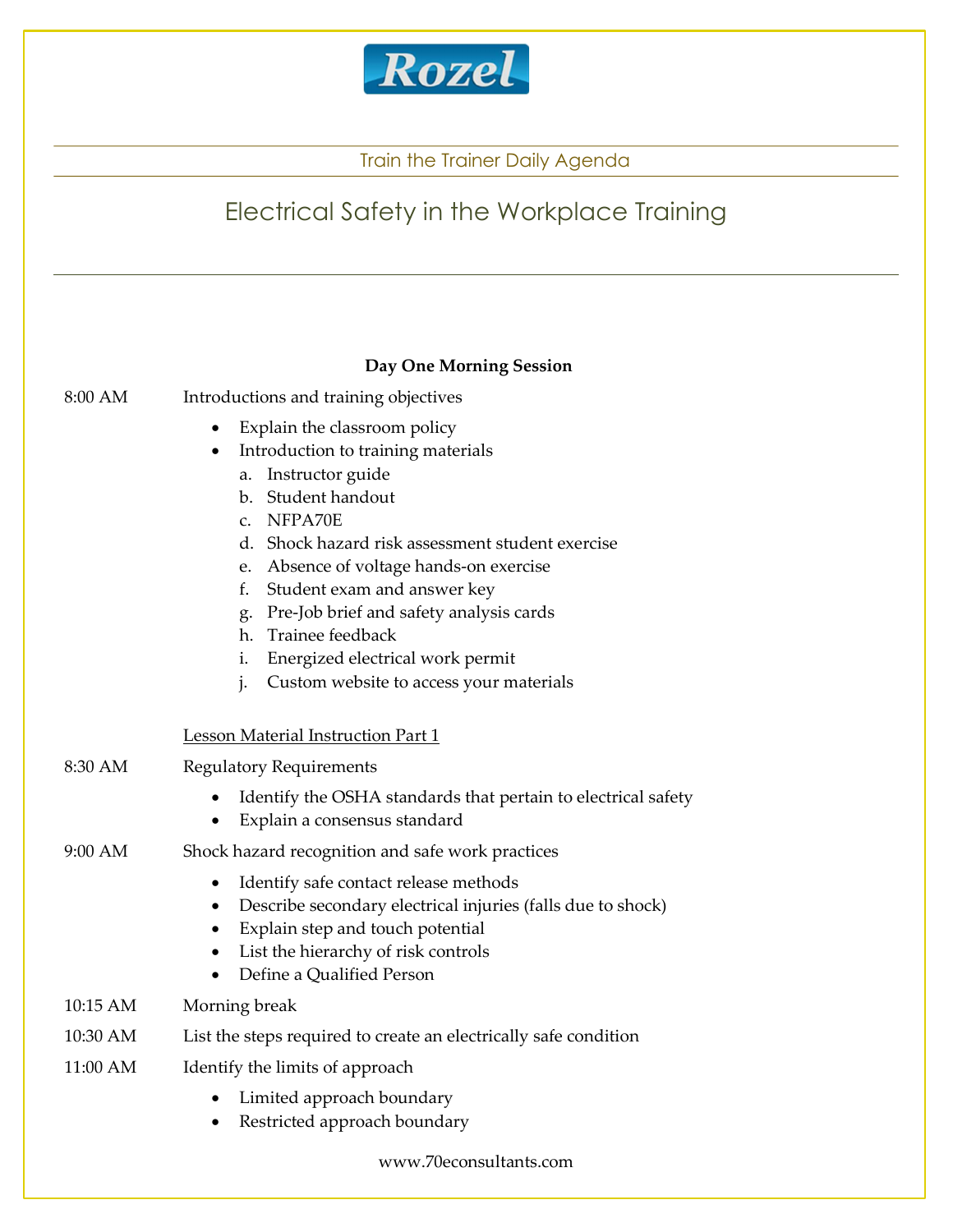

## Electrical Safety in the Workplace Training 11:30 AM Test Equipment Safety Identify the appropriate test equipment Explain overvoltage installation categories • Demonstrate proper pre-use inspection Explain multimeter listing and labeling 12:00 PM Lunch Day One Afternoon Session 1:00 PM Insulated Tools • Recognize when insulated tools are required Discuss pre-use inspection criteria Identify applicable insulated tool standard 1:15 PM Describe the requirements for flexible cord use, maintenance, and inspection  $1:30 \text{ PM}$  State the requirements for pre-job planning Discuss pre-job hazard analysis Discuss pre-job brief • Identify error precursors and human performance tools 2:00 PM State the requirements for performing energized work 2:30 PM Energized work student exercise 3:00 PM Afternoon Break 3:30 PM Identify other precautions for personnel activities 4:00 PM Questions and adjournment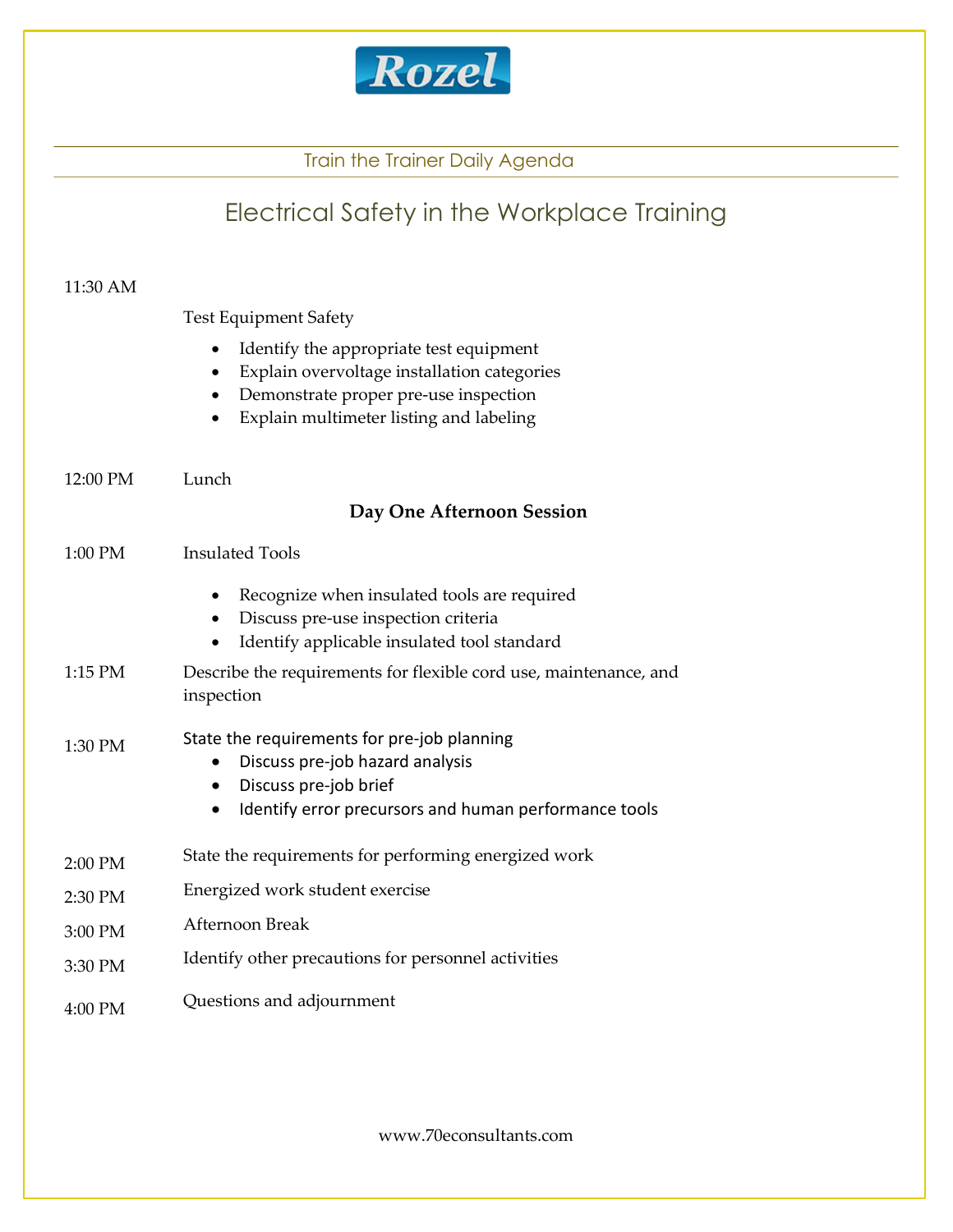

## Electrical Safety in the Workplace Training

#### Day Two Morning Session

| 8:00 AM  | Review of day one material, questions, and answers                                                                                                                                                                              |
|----------|---------------------------------------------------------------------------------------------------------------------------------------------------------------------------------------------------------------------------------|
|          | <b>Lesson Material Instruction Part II</b>                                                                                                                                                                                      |
| 8:30 AM  | Define an arcing fault                                                                                                                                                                                                          |
| 9:00 AM  | Describe the hazards associated with arc flash/blast events                                                                                                                                                                     |
| 10:15 AM | Understand how to read an arc flash warning label                                                                                                                                                                               |
|          | Incident energy<br>$\bullet$<br>Working distance<br>$\bullet$<br>Arc flash boundary<br>$\bullet$<br>Label placement requirements<br>$\bullet$<br>Required information<br>$\bullet$<br>Accuracy review requirements<br>$\bullet$ |
| 10:30 AM | <b>Morning Break</b>                                                                                                                                                                                                            |
| 11:00AM  | Understand the relationship between time, fault current and incident<br>energy                                                                                                                                                  |
| 11:30 AM | Arc flash risk assessment student exercise                                                                                                                                                                                      |
| 12:00 PM | Lunch                                                                                                                                                                                                                           |
|          | Day Two Afternoon Session                                                                                                                                                                                                       |
| 1:00 PM  | Determine personal protective equipment requirements based on incident<br>energy                                                                                                                                                |
| 1:15 PM  | State the care and maintenance requirements of electrical personal<br>protective equipment                                                                                                                                      |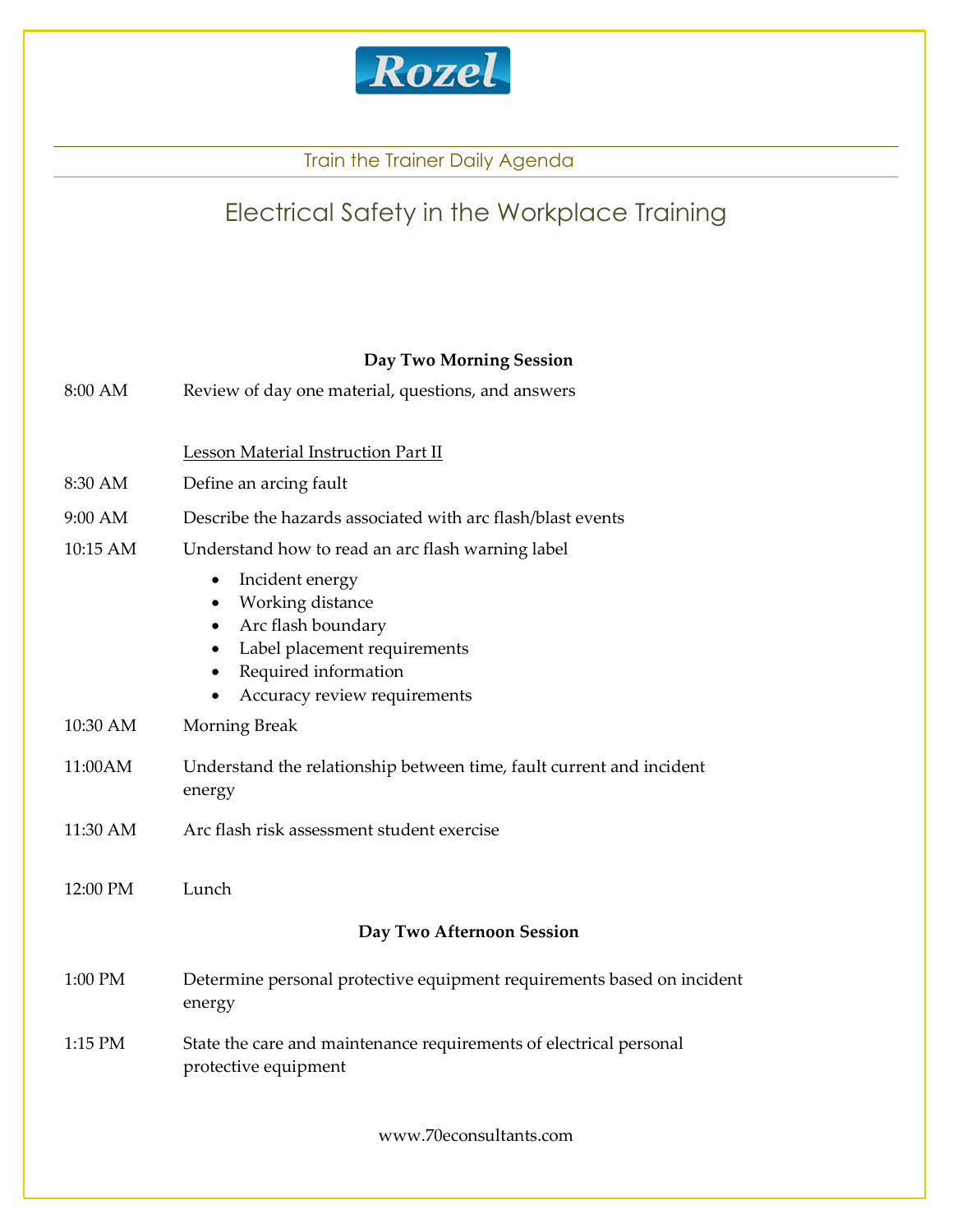

# Electrical Safety in the Workplace Training

| 1:30 PM  | Identify the requirements for reclosing circuits after protective device<br>operation<br>Short circuit vs. overload |
|----------|---------------------------------------------------------------------------------------------------------------------|
| 2:00 PM  | Afternoon Break                                                                                                     |
| 2:15 PM  | Identify the rating, use and limitations of arc flash personal protective<br>equipment                              |
| 3:00 PM  | Discuss the layering of arc flash clothing                                                                          |
| 3:15 PM  | Identify when danger labels will be applied to electrical equipment                                                 |
| 3:30 PM  | Exam                                                                                                                |
| 4:00 PM  | Questions and adjournment                                                                                           |
|          | <b>Day Three Morning Session</b>                                                                                    |
| 8:00 AM  | Review of day two material, questions, and answers                                                                  |
|          | <b>Becoming a Subject Matter Expert</b>                                                                             |
| 8:30 AM  | Explain the structure of NFPA 70E                                                                                   |
| 9:00 AM  | Identify electrical safety regulations and consensus standards                                                      |
|          | <b>NFPA</b>                                                                                                         |
|          | <b>IEEE</b><br><b>ANSI</b>                                                                                          |
|          | <b>ASTM</b>                                                                                                         |
| 10:15 AM | Obtain electrical safety information and materials from industry references                                         |
| 10:30 AM | Morning break                                                                                                       |
| 11:00AM  | Identify the components of an electrical safety program                                                             |
| 11:30 AM | Discuss the arc flash categories method                                                                             |
| 12:00 PM | Lunch                                                                                                               |